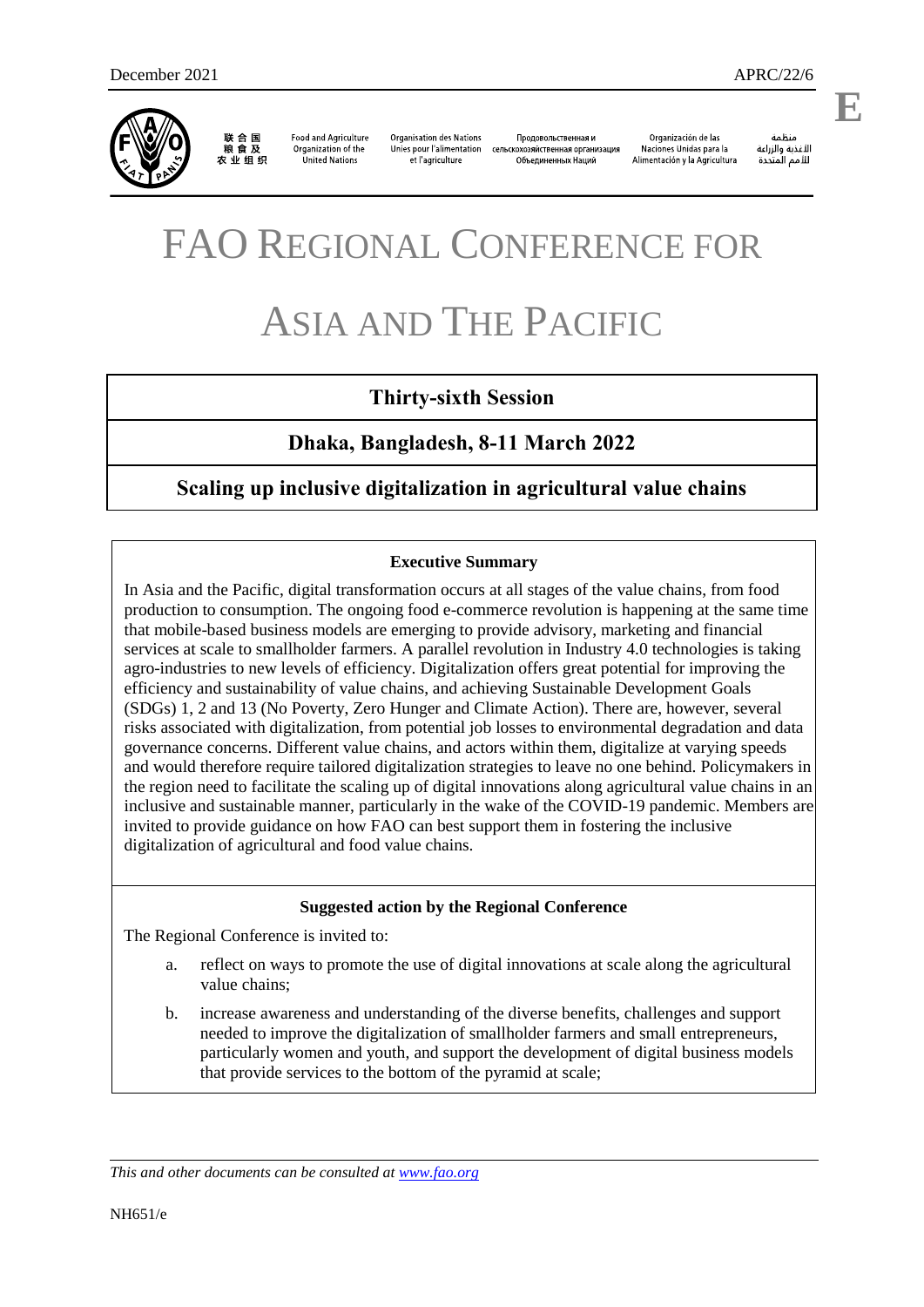- c. foster greater collaboration between corporates, investors, accelerators, universities and start-ups in order to build a more robust environment for digital solutions in agricultural value chains;
- d. help identify areas for increased analytical and policy work in order to contribute to scaling up inclusive digitalization from farm to fork;
- e. create an enabling environment (e.g., policies, regulations, infrastructure, organizations, and socio-cultural changes) conducive to an inclusive and sustainable digitalization in agricultural value chains that helps overcome regulatory issues (e.g. data governance, cybersecurity and worker rights, and enforcing food safety in e-commerce) and build back better in the wake of the COVID-19 pandemic.

*Queries on the content of this document may be addressed to:*

APRC Secretariat

APRC@fao.org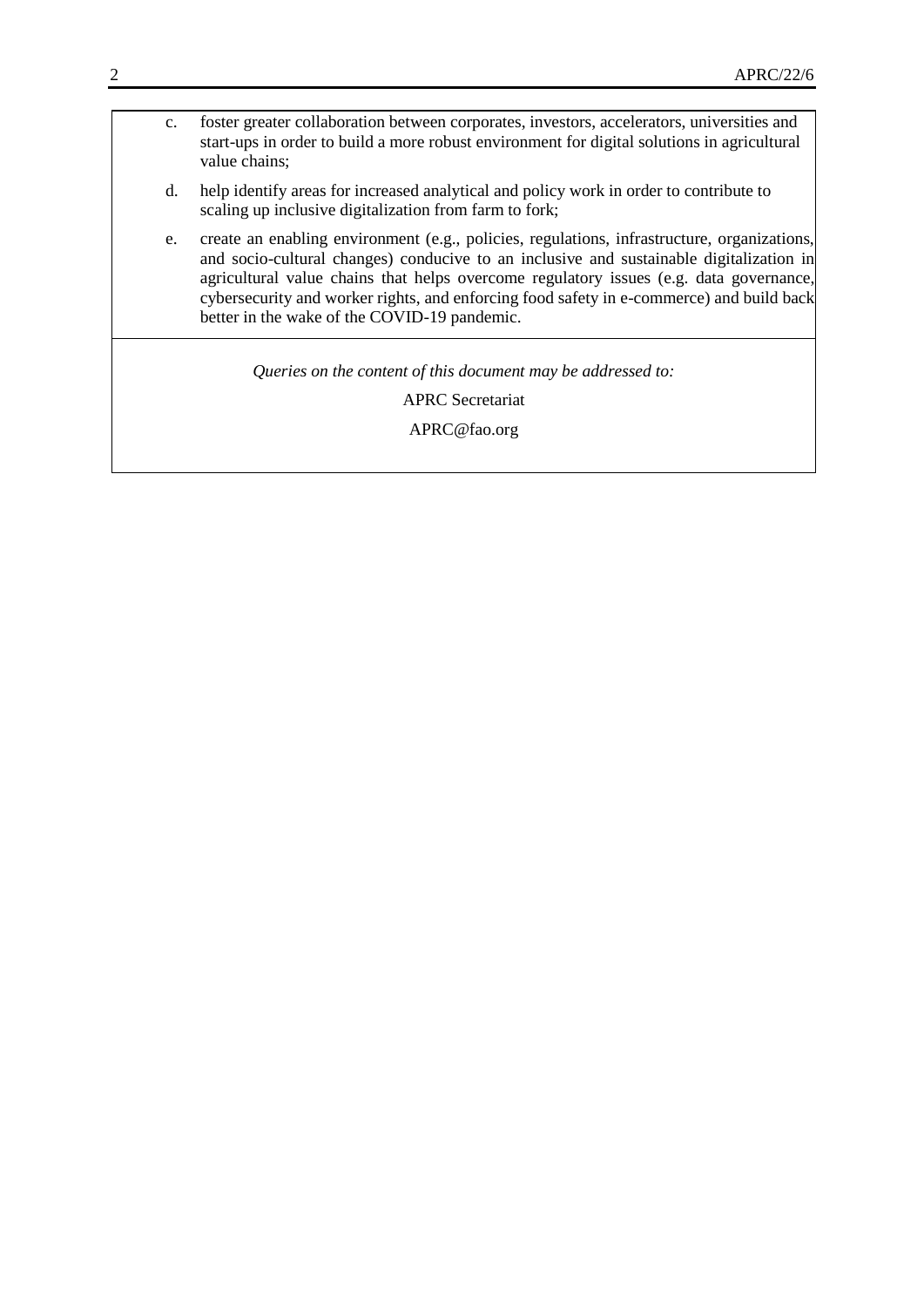l

## **Introduction**

1. Digitalization is the *"fusion of advanced technologies and the integration of physical and digital systems, the predominance of innovative business models and new processes, and the creation of smart products and services"*. 1 In Asia and the Pacific, all actors along the agricultural value chains, from farmers to agro-industries and retailers, are increasingly using digital technologies to generate, store and process data and turn them into insights. These technologies encompass the Internet of things, artificial intelligence (AI), blockchain, big data and the ubiquitous smartphone, among others. They are often combined with intelligent automation, which applies robots and field devices on the farm (e.g. agricultural drones, sensor-equipped agricultural machinery) and in food processing facilities, distribution centres and logistics platforms. To properly work and reach scale, these digital innovations need to be delivered within a functioning business model, increasingly mobile-based.

2. The 35th Session of the FAO Regional Conference for Asia and the Pacific emphasized the imperative to build back better by leveraging digital innovations in the region's agrifood systems. This entails looking at how each value chain actor uses digital technologies and influences others to do so. Different value chains and actors within them digitalize at varying speed and would therefore require tailored digitalization strategies. Understanding the dynamics of digital innovations from farm to fork can help identify critical entry points for disseminating these innovations among smallholders and small and medium enterprises (SMEs).

3. The digitalization of agricultural value chains is being driven by changes in: (i) consumer demographics, behaviour and preferences; (ii) technological factors;<sup>2</sup> and (iii) the broader environment, such as climate change, venture capital, increased pressure on the environment and the COVID-19 pandemic.

4. Digitalization occurs all along the supply chain – from production to processing, distribution and food services – as well as in the extended value chain.<sup>3</sup> This phenomenon is more intense downstream (e.g. food e-commerce, online food delivery services) and in the extended value chain, as illustrated in the figure below.

| <b>FARMING</b>                                                                |  | <b>FOOD PROCESSING</b>                                                                                                                                           |  | <b>DISTRIBUTION</b>                                                                                                          |  | <b>FOOD SERVICES</b>                                                                                                                                                                         |
|-------------------------------------------------------------------------------|--|------------------------------------------------------------------------------------------------------------------------------------------------------------------|--|------------------------------------------------------------------------------------------------------------------------------|--|----------------------------------------------------------------------------------------------------------------------------------------------------------------------------------------------|
| $\bullet$ AGRICULTURAL<br><b>DRONES</b><br>• PRECISION<br><b>AGRICULTURE</b>  |  | • INTELLIGENT AUTOMATION<br>OF FOOD FACTORIES<br>• BIG DATA ANALYTICS FOR<br>FOOD MANUFACTURING<br>• MACHINE VISION & MACHINE<br>LEARNING FOR QUALITY<br>CONTROL |  | • BUSINESS-TO-<br><b>CONSUMER FOOD E-</b><br><b>COMMERCE</b><br>• BUSINESS-TO-<br><b>BUSINESS FOOD E-</b><br><b>COMMERCE</b> |  | • BUSINESS-TO-<br><b>CONSUMER ONLINE</b><br><b>MEAL DELIVERY</b><br><b>SERVICES</b><br>BUSINESS-TO-<br><b>BUSINESS DIGITAL</b><br><b>SOLUTIONS FOR</b><br><b>CATERING</b><br><b>SERVICES</b> |
| <b>EXTENDED VALUE CHAIN</b>                                                   |  |                                                                                                                                                                  |  |                                                                                                                              |  |                                                                                                                                                                                              |
| DIGITAL FARMING ADVISORY & INFORMATION SERVICES<br><b>FINTECH FOR FARMERS</b> |  |                                                                                                                                                                  |  |                                                                                                                              |  |                                                                                                                                                                                              |
| DIGITAL MARKETPLACES                                                          |  |                                                                                                                                                                  |  | SUPPLY CHAIN MANAGEMENT                                                                                                      |  |                                                                                                                                                                                              |
| BLOCKCHAIN SOLUTIONS FOR FOOD TRACEABILITY AND PROVENANCE                     |  |                                                                                                                                                                  |  |                                                                                                                              |  |                                                                                                                                                                                              |

<sup>1</sup> European Environment Agency. 2020. Digital waste management. *Eionet Report* - ETC/WMGE 2020/4; p. 3.

<sup>&</sup>lt;sup>2</sup> Technological factors include falling data costs, increased connectivity, technological breakthroughs, the growing

convergence of new digital solutions and their availability at local level, and increased flows of venture capital. <sup>3</sup> The extended value chain includes input supply, financial services and agribusiness support services. FAO. 2021. *Scaling* 

*up inclusive innovations in agrifood chains in Asia and the Pacific.* Gálvez Nogales, E. Bangkok, FAO.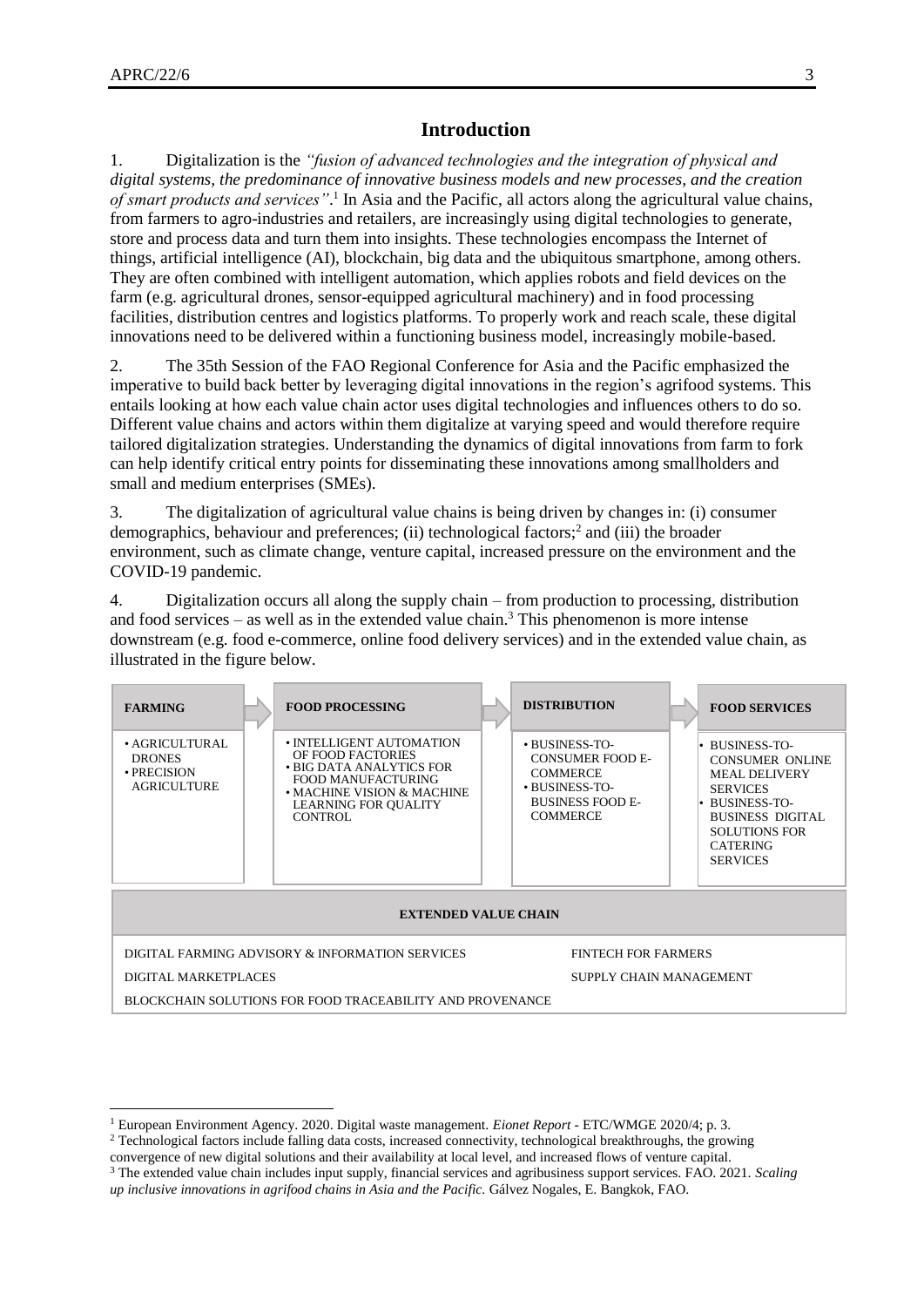#### **Digital innovations at the farm level**

5. Precision agriculture (PA)<sup>4</sup> and agricultural drones are key digital-based solutions reshaping farming in the region. They help farmers produce more with less water, land, inputs, energy and labour, while protecting biodiversity and reducing carbon emissions.

6. PA is a farm management strategy that collects and uses data to feed into a decision support system for optimizing farm returns on inputs while preserving resources.<sup>5</sup> It involves the integrated use of specific hardware (e.g. yield monitors, irrigation controllers, drones, satellite remote-sensing, tractor auto-guidance systems), software and services to capture and handle data about the soil, weather, crop yields and health, among others. Depending on the technological intensity of the operation, PA can be classified as "soft" or "hard". The latter is more suitable for large farms, as it involves applying complex technologies and big data analytic skills. Although the global PA market grew threefold from 2014 to 2020,<sup>6</sup> hard PA is still in the early stage of adoption in the region, except in Japan, in nationally owned farms in China, and in some plantations and large farms producing highvalue crops.<sup>7</sup> Soft PA relies on visual observation of crops and soils, and on low-cost tools (e.g. digital soil-testing kits and chlorophyll meters) and services typically offered via apps or text messages (e.g. weather forecasting).<sup>8</sup> It is gradually becoming available for smallholders through innovative digitalenabled business models, as shown in the "extended value chain" section.

7. Despite regulatory bottlenecks and pervasive land fragmentation, Asia and the Pacific region is the fastest-growing market for agricultural drones, owing to: (i) the availability of domestic providers of drones and drone services; (ii) the falling costs of the technology; (iii) the surge in venture funding into drone startups; (iv) pressure of the growing population on food supply; and (v) improvements in cost-efficiency, especially in the wake of lower prices of agricultural commodities and rising labour costs, notably in China and Japan.<sup>9</sup> Asia-Pacific governments use agricultural drones – often in combination with satellite imagery – for climate forecasting, disaster management and agricultural insurance services, as well as for monitoring, mapping and forecasting crops that are strategic for food security, mostly rice.<sup>10</sup> Private sector users are mainly large agribusinesses for PA (plantation and high-value crops) and spraying industrial crops (e.g., rice and cereals for feed). Smallholders are increasingly using drones for crop protection, particularly in the rice belts of China, India, Japan, Thailand and Viet Nam.

#### **Digital innovations in the extended value chain**

8. Through smartphone apps and other digital tools, farmers can have at their fingertips real-time data on soil, climate, irrigation, pests and diseases, and market prices; obtain a loan; and connect with buyers and input suppliers to carry out commercial transactions.<sup>11</sup> Asia-Pacific is one of the fastestgrowing markets for these services, which include digital farming information and advisory services, digital marketplaces, fintech solutions for farmers, and blockchain technologies for food traceability and provenance.<sup>12</sup>

9. Digital farming information and advisory services offer farmers timely and reliable information on topics such as production practices, pests and diseases, weather and market prices via

l

<sup>4</sup> Digital services for farmers (e.g. financial management) are analysed under the section on the extended value chain. 5 InterAcademy Partnership. 2018. *Opportunities for future research and innovation on food and nutrition security and agriculture: The InterAcademy Partnership's global perspective.* Trieste and Washington, DC.

<sup>6</sup> [www.marketsandmarkets.com](http://www.marketsandmarkets.com/)

<sup>&</sup>lt;sup>7</sup> FAO. 2021. See note 3.

<sup>8</sup> High Level Panel of Experts on Food Security and Nutrition of the Committee on World Food Security (HLPE). 2019. *Agro-ecological and other innovative approaches for sustainable agriculture and food systems that enhance food security and nutrition.* Rome.

<sup>9</sup> <https://www.grandviewresearch.com/industry-analysis/global-commercial-drones-market>

<sup>10</sup> FAO & International Telecommunication Union (ITU). 2018. *E-agriculture in action: Drones for agriculture*. FAO, Bangkok.<http://www.fao.org/3/I8494EN/i8494en.pdf>

<sup>11</sup> FAO. 2019. *Digital Technologies in Agriculture and Rural Areas Briefing Paper*. Rome, FAO. <http://www.fao.org/3/ca4887en/ca4887en.pdf>

<sup>12</sup> [www.marketsandmarkets.com](http://www.marketsandmarkets.com/)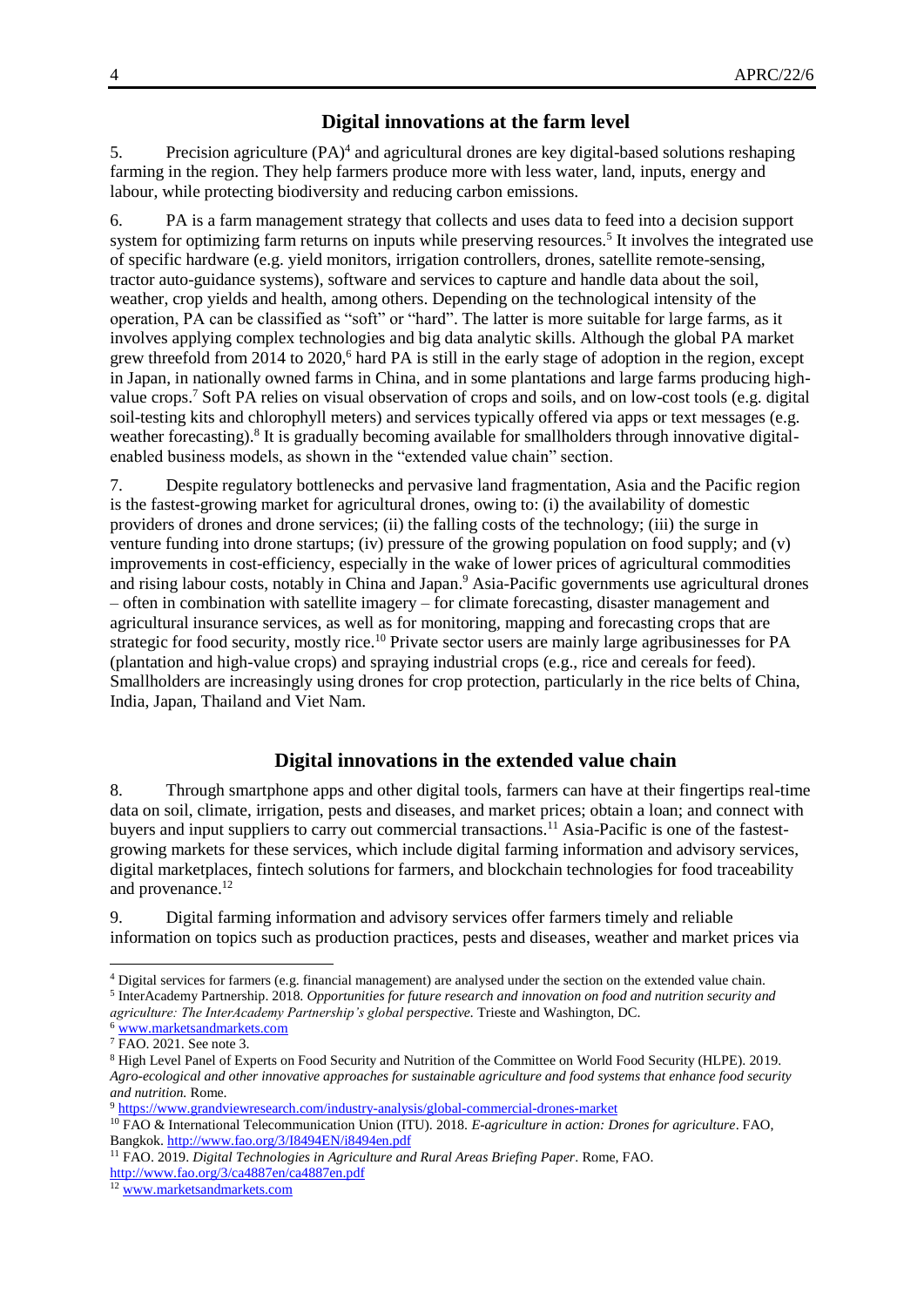$\overline{a}$ 

apps, text messaging and/or websites. They can be: (i) basic farmer information services that deliver non-personalized agricultural information and early warnings about weather events or pest and disease outbreaks, thus complementing extension services; and (ii) PA advisory services and farm management software that provide farmers more sophisticated and tailored agricultural advisories.<sup>13</sup>

10. Digital marketplaces link farmers to other supply chain actors and facilitate the exchange of data and transactions between parties. They can connect farmers with: (i) input providers; (ii) providers of mechanization services; (iii) off-take markets (e.g. wholesalers and retailers) or endconsumers through commodities trading platforms; and (iv) both buyers and input providers through end-to-end integrated digital platforms.<sup>14</sup>

11. Fintech solutions typically involve generating digital profiles for farmers, in combination with cashless tools such as virtual credit cards and digital wallets, and AI-enabled credit scoring systems. In the region, mobile money, mobile lending and data-enabled insurance are gradually bringing the unbanked into the financial system. Crowdsourcing platforms for farming activities are also on the rise.<sup>15</sup>

12. These digital solutions for food and agricultural supply chains are evolving towards the socalled super platform model, which bundles together multiple services all in one platform. These super platforms target farmers or other smallholder value chains intermediaries, and typically integrate digital advisory services, market linkage services, and financial services, among others.

13. Startups, big-tech and financial companies are piloting chain-wide food tracking solutions that build on their blockchain know-how to provide participants with food traceability records and/or attest to the provenance of a food item in order to combat food fraud or obtain a price premium for quality linked to origin.<sup>16</sup> The majority of these applications have been launched in the past few years, and in high-value supply chains in developed countries, with some exceptions. FAO is developing a blockchain methodology for seafood value chains<sup>17</sup> through Key Data Elements.<sup>18</sup>

14. Both agritech startups and corporates offer these services through mobile-based bottom-ofthe-pyramid business models. Their capacity to scale up and reach a larger user base will depend on the viability of their business models in terms of their offerings, revenue models and growth strategies.<sup>19</sup> While corporates bring substantial financial, human and technological resources to the sector, they need to adapt their business model – originally designed for large farms from industrialized countries – to suit the needs of small-scale farmers in Asia and the Pacific region. Conversely, startups often struggle with monetization and customer acquisition – thus requiring public support and financial backing from investors – but their solutions are attuned to the needs of local users.

<sup>13</sup> Technical Centre for Agricultural and Rural Cooperation. 2019. *The digitalisation of African agriculture report 2018– 2019.* Wageningen; and Economist Intelligence Unit (EIU). 2018. *Food 4.0: The Future of Food Innovation in Asia.* <sup>14</sup> [https://corporate.agrostar.in/#home;](https://corporate.agrostar.in/#home) [https://tunyat.com/;](https://tunyat.com/) [www.farmerfriend.in](http://www.farmerfriend.in/)

<sup>&</sup>lt;sup>15</sup> Crowdsourcing platforms gather resources from a crowd of people (e.g. consumers and investors) through the use of digital platforms and storytelling techniques to fund farming operations. Deloitte. 2019. *Converge Cultivating Southeast Asia for the Future of Food.*

<sup>&</sup>lt;sup>16</sup> Blockchain allows the creation of digital records to document the journey of a food from farm to table, and the associated transactions and documentation, which can be shared with and monitored in real-time by each stakeholder in the system. United Nations Development Programme (UNDP). 2020. *Blockchain for food traceability*. Singapore, UNDP. 17 <http://www.fao.org/fishery/nems/41300/en>

<sup>18</sup> FAO. 2020. Blockchain application in seafood value chains. *FAO Fisheries and Aquaculture Circular No. 1207*. <http://www.fao.org/publications/card/fr/c/CA8751EN/>

<sup>&</sup>lt;sup>19</sup> Offering refers to the company's product or service that fulfils the need of customers. Revenue model deals with the framework for generating financial income, while growth strategies pertain to the plan of action to achieve a higher level of users and market share.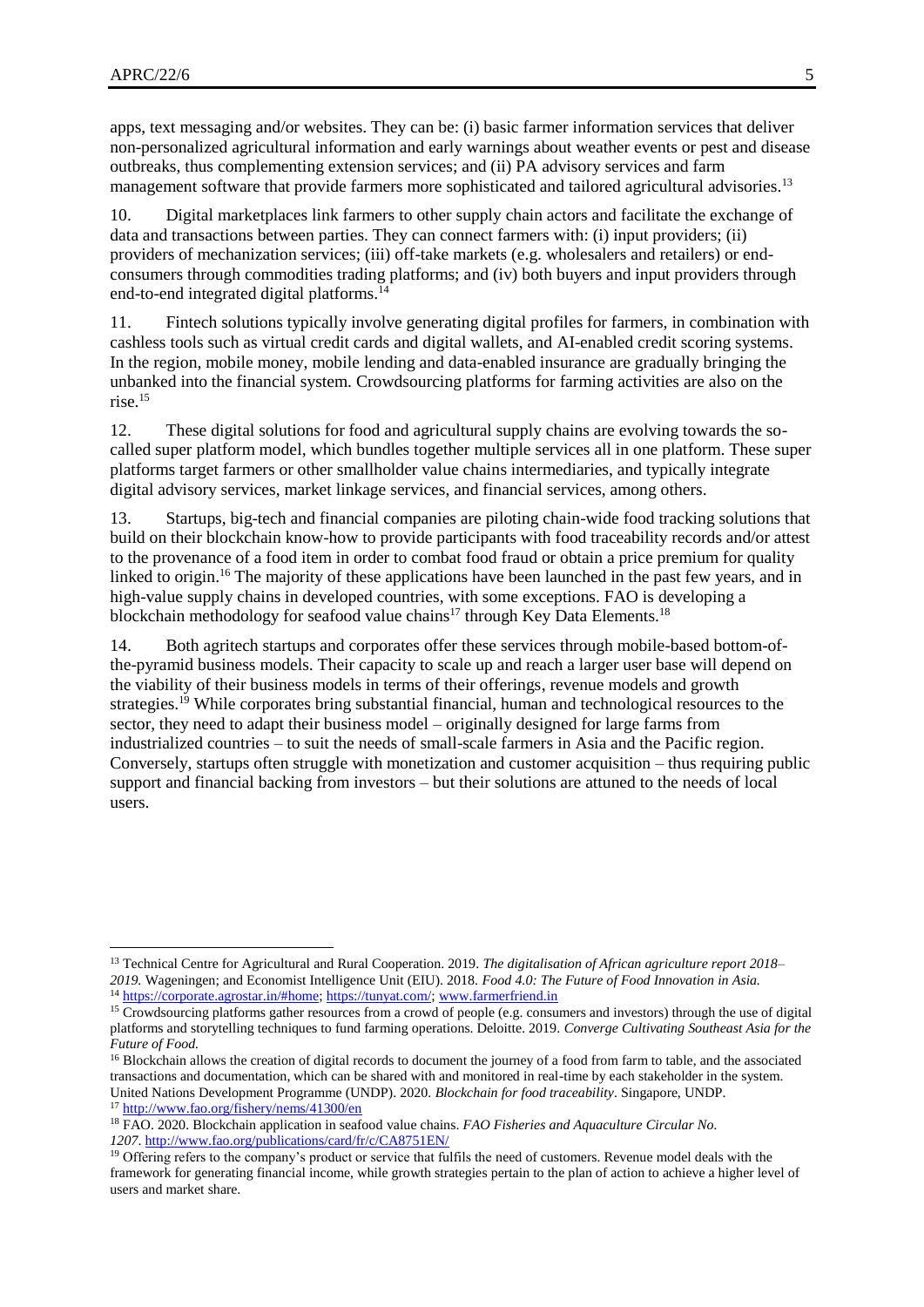### **Digital innovations in food manufacturing**

15. Automation and data exchange, also known as Industry 4.0 technologies, can help the region's agro-industry meet the challenges ahead.<sup>20</sup> Automated food-manufacturing processes generate large amounts of data that need to be stored and retrieved in real time in order to monitor and forecast processing functions. This requires investing in digital solutions such as: the industrial Internet of things; system integration to combine data from the processing plant with enterprise and value chain data;<sup>21</sup> data storage systems on premises or on the cloud; cybersecurity solutions; and big data analytics to uncover information for decision-making. Each agro-industry should prepare its own roadmap by identifying which areas and Industry 4.0 technologies to prioritize, based on its size, digital readiness, commodity type and overall value chain dynamics. For some firms, this would mean digitizing their business; $^{22}$  for others, investing in pockets of automation like automated weighing scales and packing equipment; and for some others, achieving plant-floor intelligent automation through equipment upgrades and connection to networks. These processes require not only sizeable investments, but also a change in mindset, workforce development and close collaboration with tech consulting firms and manufacturers of food processing and handling equipment.

16. Asia-Pacific agro-industries are mainly deploying three Industry 4.0 technologies: (i) intelligent automation; (ii) big data analytics; and (iii) a combination of machine vision and machine learning.<sup>23</sup> First, leading agro-industries are using intelligent automation in and outside of the food processing facility in order to accommodate a wide range of raw materials, increase recipe agility, eliminate repetitive loads and tasks, and reduce fixed costs, among others.<sup>24</sup> Second, agro-industries are increasingly embracing big data analytics to manage vast data sets for improving decision-making and enhancing customer experience. By so doing, they can, for example: (i) understand what is happening in real time and use these insights to improve traceability and food safety, and reduce food losses; (ii) predict what might happen in terms of future sales and raw materials to optimize inventory management and equipment maintenance; and (iii) prescribe which products to develop based on estimated consumer demand, reducing the time-to-market and improving customer satisfaction.<sup>25</sup> Third, agro-industries are also investing in machine vision, empowered by machine learning, for sorting food, controlling quality (e.g. food quality, container integrity, labelling, fill levels), and tracking ingredients and finished food products.<sup>26</sup>

17. Given the sophistication of these technologies and the required investments, their use is relatively low among the region's agro-industries, 98 percent of which are SMEs.<sup>27</sup> In contrast, their uptake is higher (between 20 to 40 percent) among agro-industries characterized by large-scale, standardized operations – such as dairy and sugar manufacturing – and in some countries like China, Japan and the Republic of Korea.<sup>28</sup> Nevertheless, this uptake is expected to increase owing to the falling cost of technologies, growing availability of local providers, shorter time-to-market requirements, rise of e-commerce and omnichannel retailing, and increased public support to SME digitalization.<sup>29</sup>

<sup>20</sup> Skinner, R., Chew P. & Maheshwari, A. 2019. *The Asia food challenge: Harvesting the Future.* Joint report launched by PwC, Rabobank and Temasec at the 2019 Asia-Pacific Agri-food Innovation Week in Singapore.

<sup>&</sup>lt;sup>21</sup> Enterprise data include information on finances, employees, suppliers, customers, partners and assets.

<sup>&</sup>lt;sup>22</sup> Digitization entails converting data from analogue to digital format.

<sup>&</sup>lt;sup>23</sup> While machine vision provides imaging-based automatic inspection and analysis through sensors, robots, and other IoT technologies, machine learning uses AI to improve pattern recognition and identify more accurately what it is captured via machine vision. FAO, 2021. See note 3.

<sup>24</sup> Capgemini Research Institute (CRI). 2016. *Smart factories at scale*.

<sup>25</sup> FAO and ITU. 2019. *E-agriculture in Action: Big Data for Agriculture.* Bangkok. <http://www.fao.org/3/ca5427en/ca5427en.pdf>

<sup>26</sup> FAO. 2021. See note 3.

<sup>27</sup> FAO. 2018. *Dynamic development, shifting demographics, changing diets*. Bangkok, FAO. <http://www.fao.org/3/I8499EN/i8499en.pdf>

<sup>28</sup> CRI. 2016. See note 25.

<sup>29</sup> FAO. 2021. See note 3; McKinsey & Company. 2017. *The Future of Retail Grocery in a Digital World.*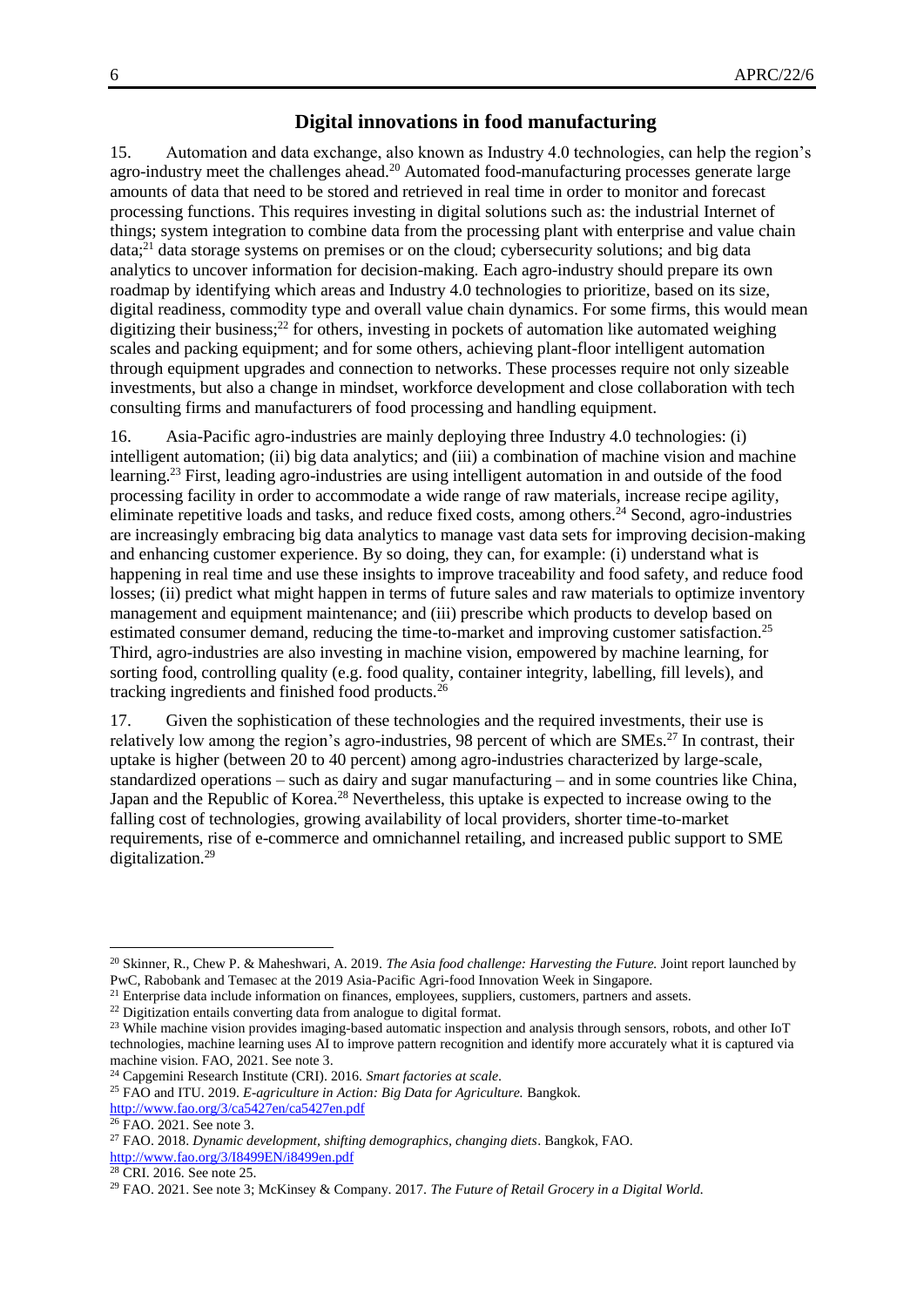#### **Innovations in grocery retailing**

18. Asia-Pacific is the global leader in e-grocery shopping and hosts four out of five consumers who buy food online worldwide.<sup>30</sup> China, Japan and the Republic of Korea are among the top five global e-grocery markets, and China topped the ranking of venture capital recipients in this category in 2019.<sup>31</sup> Less mature e-grocery markets such as India, Indonesia and Thailand will grow fastest over the next five years.<sup>32</sup> Yet, online markets still represent a small share of total grocery sales: from 2.3 percent in India, to over 10 percent in China or 14 percent in the Republic of Korea.<sup>33</sup> This reflects both supply challenges (e.g. perishable products, low net margins vis-à-vis other consumer goods) and demand deterrents (e.g. shoppers prefer to handpick food items themselves).

19. While the large majority of Asia-Pacific consumers still purchase their food offline (e.g. from street vendors, fresh markets and supermarkets), this does not detract from the fact that, as e-grocery sales continue to outpace the growth of brick-and-mortar grocers, food e-commerce is changing the way food is marketed, delivered, and paid for. This change occurs through two main pathways: a shift to digital business models; and the emergence of an ecosystem of bundled digital technologies.

20. The shift from offline to online business models can take the form of omnichannel food grocers, online-only grocers, online marketplaces and super-apps.<sup>34</sup> Omnichannel retailing combines digital and physical channels to entice customers, enabling them to gain an unprecedented visibility of food quality, price and service. Online-only grocers rely on a digital shopfront and delivery-to-home service. They focus on streamlining fragmented food value chains, while reducing their real estate requirements to office space and front-end warehouses – not stores.<sup>35</sup> Online marketplaces lead egrocery in the region, despite the small share of this category in their overall business. Notwithstanding the high fees to set up and operate digital stores on these online marketplaces, they have become a must-have channel for food companies because they attract a great deal of traffic and have large shopper bases, established payment and delivery systems, and strong capability in analysing big data. China, Japan and the Republic of Korea are home to the leading digital marketplaces, but South-East Asia is seeing increasing growth, especially in the wake of the COVID-19 pandemic.<sup>36</sup> Pacific countries are also seeing the emergence of local e-commerce platforms selling food among other products. Asia-Pacific consumers are also turning to "super apps" to buy their groceries.<sup>37</sup>

21. E-grocery relies on an ecosystem of bundled digital technologies composed of digital payments, digital marketing and AI-enhanced logistics and supply management solutions, to offer customers more convenient services.<sup>38</sup> More than half of all consumer purchases in the region are now handled through digital payment solutions, such as mobile wallet apps.<sup>39</sup> Digital marketing and social media enable the region's e-grocers to engage in a two-way online communication with consumers for flash sales, feedback and customer service. This includes the use of live commerce, social buying,<sup>40</sup> and AI-facilitated customer relationship management programmes that allow grocers to track, analyse, and monetize consumer data. Finally, AI-enhanced solutions for logistics and supply management

 $\overline{a}$ 

<sup>33</sup> https://redseer.com/reports/online-grocery-what-brands-need-to-know/; [https://www.foodnavigator](https://www.foodnavigator-asia.com/Article/2019/07/25/Food-and-beverage-e-commerce-The-future-for-retail-logistics-payment-and-personalisation)[asia.com/Article/2019/07/25/Food-and-beverage-e-commerce-The-future-for-retail-logistics-payment-and-personalisation;](https://www.foodnavigator-asia.com/Article/2019/07/25/Food-and-beverage-e-commerce-The-future-for-retail-logistics-payment-and-personalisation) <https://www.statista.com/statistics/945335/china-penetration-rate-of-fmcg-and-grocery-in-e-commerce/>

<sup>30</sup> [www.marketsandmarkets.com](http://www.marketsandmarkets.com/)

<sup>31</sup> AgFunder. 2020. *AgFunder Agri Food Tech: Investing report 2019*. San Francisco.

<sup>32</sup> [https://www.foodnavigator-asia.com/Article/2019/07/25/Food-and-beverage-e-commerce-The-future-for-retail-logistics](https://www.foodnavigator-asia.com/Article/2019/07/25/Food-and-beverage-e-commerce-The-future-for-retail-logistics-payment-and-personalisation)[payment-and-personalisation](https://www.foodnavigator-asia.com/Article/2019/07/25/Food-and-beverage-e-commerce-The-future-for-retail-logistics-payment-and-personalisation)

<sup>34</sup> FAO. 2021. See note 3.

<sup>35</sup> Food Industry Asia (FIA). 2020. *Food E-commerce across Asia: Risks and Opportunities.* Singapore; AgFunder, 2020. See note 33.

<sup>36</sup> FIA. 2020. See note 37.

<sup>&</sup>lt;sup>37</sup> These super apps combine into a single mobile-based platform all aspects of a consumer's life from mobile payment to messenger, rideshare and food delivery, thus building up colossal user bases. McKinsey Global Institute. 2017. *China's digital economy a leading global force.*

<sup>38</sup> FAO. 2021. See note 3.

<sup>39</sup> McKinsey & Company. 2017. See note 31.

<sup>40</sup> Social buying is a practice whereby consumers can buy a product at a lower price by inviting their contacts through social networks to form a joint purchasing team.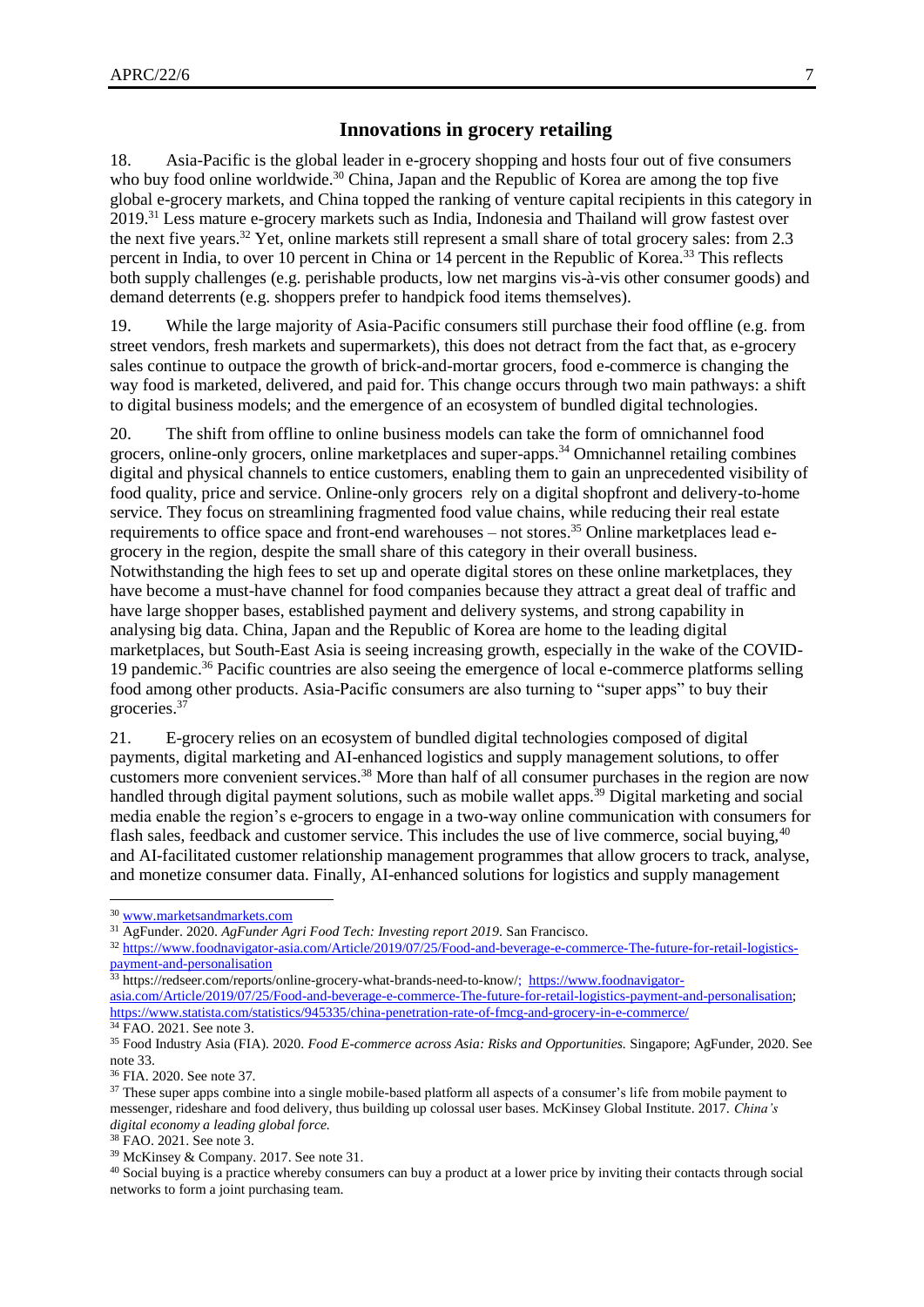have helped e-grocers to improve inventory performance, reduce food losses and have real-time data on delivery details and food safety compliance. E-grocers have also improved their "last mile" delivery capacity through the use of smart devices and AI software to determine drivers' delivery itineraries, while lowering the cost to serve consumers and making their operating model more agile and decentralized.<sup>41</sup>

#### **Innovations in meal delivery services**

22. Three out of five consumers who purchase meals online worldwide are from the region.<sup>42</sup> The food delivery market in the region – valued in excess of USD 100 billion – is headed by China, India and Indonesia, with the Pacific Islands lagging behind despite new investments in the wake of the COVID-19 pandemic.<sup>43</sup> Online meal ordering and delivery services have emerged to connect restaurants and caterers with consumers via digital solutions (website and/or mobile app) using one of three business models: (i) the aggregator model, i.e. online tech platforms delivering food from a range of vendors; (ii) the owner model, whereby a restaurant, catering firm or food outlet develops its own digital solution to sell meals online directly to consumers; and (iii) the subscription-based meal ordering and delivery model.<sup>44</sup>

#### **Opportunities for and benefits of digitalization along the value chain**

23. Digitalization has the potential to benefit all types of actors in the value chain. Farmers can optimize yields and obtain major cost savings, enhanced efficiency, and more profitability by using PA and drones.<sup>45</sup> They can obtain data-driven farming solutions on their mobile phones to make more precise decisions, access information and finance, sell their products in online marketplaces or coordinate and monitor their contract farming arrangements. By the same token, digitalization has also opened up opportunities for agritech startups to develop innovative business models targeting smallholder farmers on account of cutting-edge digital technologies that reduce transaction and discovery costs.

24. By going digital, agro-industries can improve access to markets and quality and safety control, reduce fixed costs and meet price competition, improve resilience, increase recipe agility and manufacturing flexibility to reduce time-to-market, minimize food losses, save energy and water, and optimize equipment maintenance, among other benefits.<sup>46</sup> They can also access more affordable, convenient and secure digital payment and credit solutions.

25. E-grocers and food delivery businesses can use data to better know their customer preferences, which can ultimately lead to more purchases and deeper customer loyalty.<sup>47</sup> Digitalization can also help them reduce costs and risks, optimize operational and supply management and last-mile delivery, save energy consumption, cut down waste and reach higher levels of food safety and enhanced traceability.<sup>48</sup> Digitalization can also significantly reduce the costs of linking small-scale food retailers with suppliers and consumers, thus skipping intermediaries, by decreasing transaction costs and matching buyers and sellers more efficiently.<sup>49</sup>

26. Digital technologies are leading to better informed and engaged consumers who are able to connect more directly with food producers. Consumers can enjoy more tailored products and

<sup>41</sup> [https://www.foodnavigator-asia.com/Article/2019/07/25/Food-and-beverage-e-commerce-The-future-for-retail-logistics](https://www.foodnavigator-asia.com/Article/2019/07/25/Food-and-beverage-e-commerce-The-future-for-retail-logistics-payment-and-personalisation)[payment-and-personalisation](https://www.foodnavigator-asia.com/Article/2019/07/25/Food-and-beverage-e-commerce-The-future-for-retail-logistics-payment-and-personalisation)

<sup>42</sup> www.marketsandmarkets.com

<sup>43</sup> Skinner *et al.* 2019. See note 21.

<sup>44</sup> AgFunder. 2020. See note 33.

<sup>45</sup> HLPE. 2019. See note 10; EIU. 2018. See note 13.

<sup>46</sup> International Electrotechnical Commission. 2015. *Factory of the future*. White paper. Geneva.

<sup>47</sup> <https://digital.hbs.edu/platform-digit/submission/kroger-doubling-down-on-data-in-the-face-of-hungry-competition/> <sup>48</sup> FAO. 2021. See note 3.

<sup>49</sup> World Bank. 2020. *Future of Food: Harnessing Digital Technologies to Improve Food System Outcomes.* Washington, DC.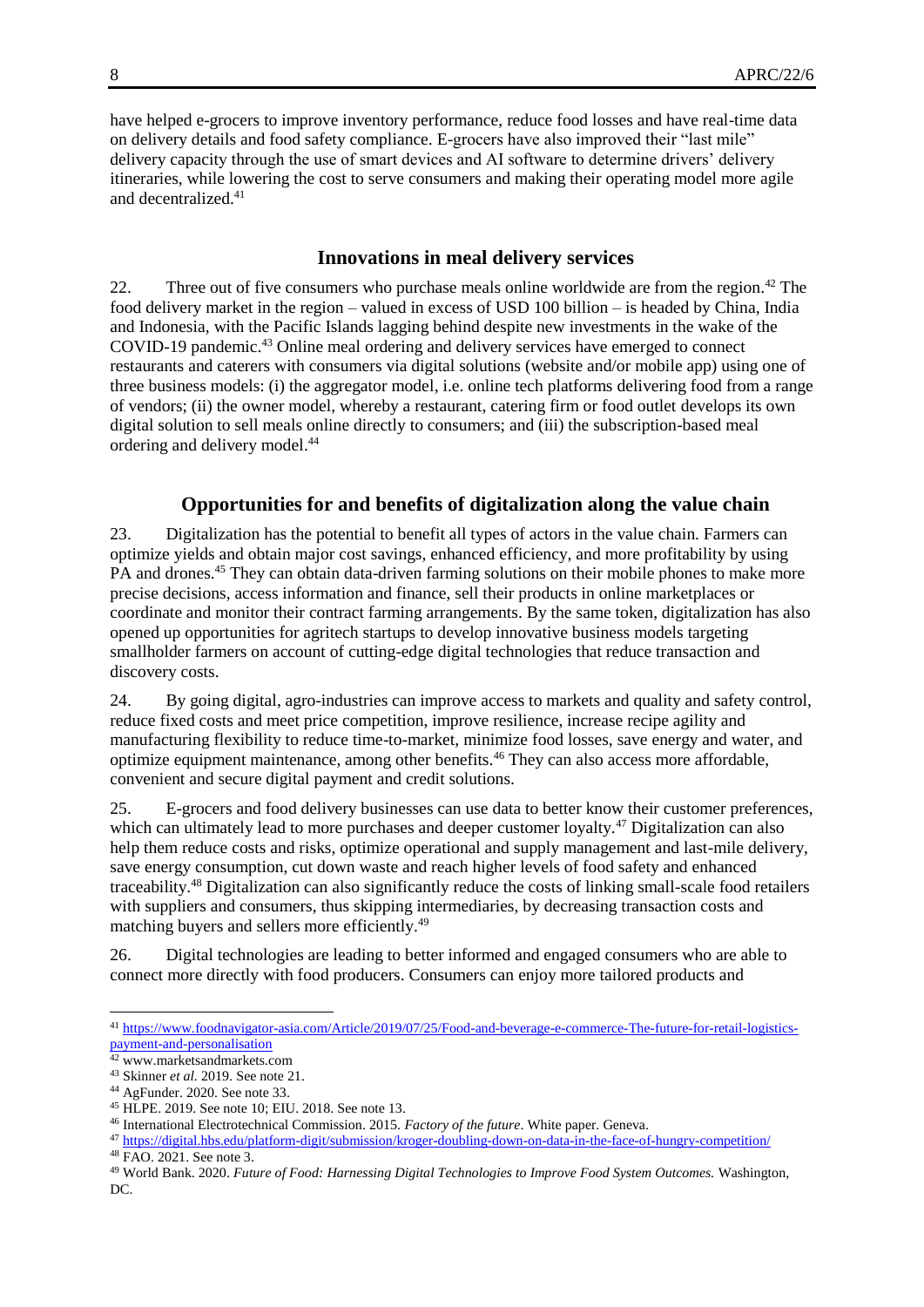experiences, as retailers and agro-industries learn more about customers' needs and preferences from the data captured. Urban consumers, in particular, can enjoy fresher and more nutritious and convenient foods thanks to digital improvements in last-mile infrastructure and data-enabled indoor farms.

27. The benefits of digital transformation can extend to the entire value chain, making it more efficient through accurate and real-time data analysis to support decision-making, intelligent automation and e-government services. Digital transformation can also lead to shorter and more transparent value chains via enhanced access to finance and stronger value chain linkages (e.g. ecommerce, blockchain-enabled traceability, mobile service delivery). It can potentially change the shape of demand towards more nutritious and environmentally friendly foods and make value chains more resilient and greener by reducing food loss and waste, and the use of inputs, water, plastics and electricity along the supply chain. More broadly, unlocking the potential of digitalization can help drive socio-economic growth, ensure food security and nutrition, alleviate poverty and improve resilience to climate change in the region.

#### **Challenges and risks of digitalization along the value chain**

28. Digitalization can also set hurdles for actors along the value chain. Asia-Pacific smallholders are faced with structural problems, affordability issues, skill gaps and regulatory bottlenecks that limit their access to digital technologies. Conversely, large-scale farmers are far more active and intense digital users. This widens the digital and efficiency gap between them, threatening the guiding principle of the SDGs to leave no one behind. The digital divide between small-scale agro-industries, which are under-investing in Industry 4.0 technologies, and large-scale agro-industries, which are eagerly adopting them, also keeps growing and adding to "traditional" gaps related to financing and human capital, among others. Consumers may find themselves over-informed and tune out the digital world.

29. Digitalization is not gender-neutral. Rural women face greater constraints than men in accessing productive resources, services, technologies, markets, financial assets and local institutions. In Asia and the Pacific region, 41.3 percent of women were using the Internet in 2019, compared to 54.6 percent of men,<sup>50</sup> and the Internet user gender gap<sup>51</sup> has widened 7 percentage points since  $2013^{52}$  This has made women more vulnerable to the socio-economic effects of the COVID-19 pandemic,<sup>53</sup> which has deepened existing gender inequalities.

30. Competition in food retailing is increasing as retailers deploy omnichannel strategies, which increase resilience, and integrated digital ecosystems that include mobile pay services and social media applications. Large e-grocers in the region have invested heavily in assets such as digital platforms, warehouse systems, and delivery fleets to the detriment of traditional stores and brick-andmortar supermarket chains that operate offline, and incur more real estate, utility and personnel costs than their online competitors incur. The results are noticeable across Asia and the Pacific, and notably in China, where there is vast concentration of market power by just a few food retail giants, and where e-grocers are visibly eating into the food sales of retailers with only physical presence.<sup>54</sup> There are, however, some efforts to help mom-and-pop shops go digital.

<sup>&</sup>lt;sup>50</sup> The Internet gender gap is the difference between the Internet user penetration rates for males and females relative to the Internet user penetration rate for males, expressed as a percentage. ITU. 2021. Digital trends in Asia and the Pacific 2021 Information and communication technology trends and developments in the Asia-Pacific region, 2017-2020. <https://www.itu.int/en/myitu/Publications/2021/03/08/09/13/Digital-Trends-in-Asia-Pacific-2021>

<sup>51</sup> From 17.4 percent in 2013 up to 24.4 percent in 2019. GSMA. 2020. Connected Women. The Mobile Gender Gap Report 2020[. https://www.gsma.com/mobilefordevelopment/wp-content/uploads/2020/05/GSMA-The-Mobile-Gender-Gap-Report-](https://www.gsma.com/mobilefordevelopment/wp-content/uploads/2020/05/GSMA-The-Mobile-Gender-Gap-Report-2020.pdf)[2020.pdf.](https://www.gsma.com/mobilefordevelopment/wp-content/uploads/2020/05/GSMA-The-Mobile-Gender-Gap-Report-2020.pdf) (Note that GSMA stands for Groupe Speciale Mobile Association, but the spelled out version is rarely used). <sup>52</sup> <https://itu.foleon.com/itu/measuring-digital-development/gender-gap/>

<sup>&</sup>lt;sup>53</sup> FAO. 2020. Gendered impacts of COVID-19 and equitable policy responses in agriculture, food security and Nutrition[. http://www.fao.org/3/ca9198en/CA9198EN.pdf](http://www.fao.org/3/ca9198en/CA9198EN.pdf)

<sup>54</sup> McKinsey & Company. 2017. See note 31.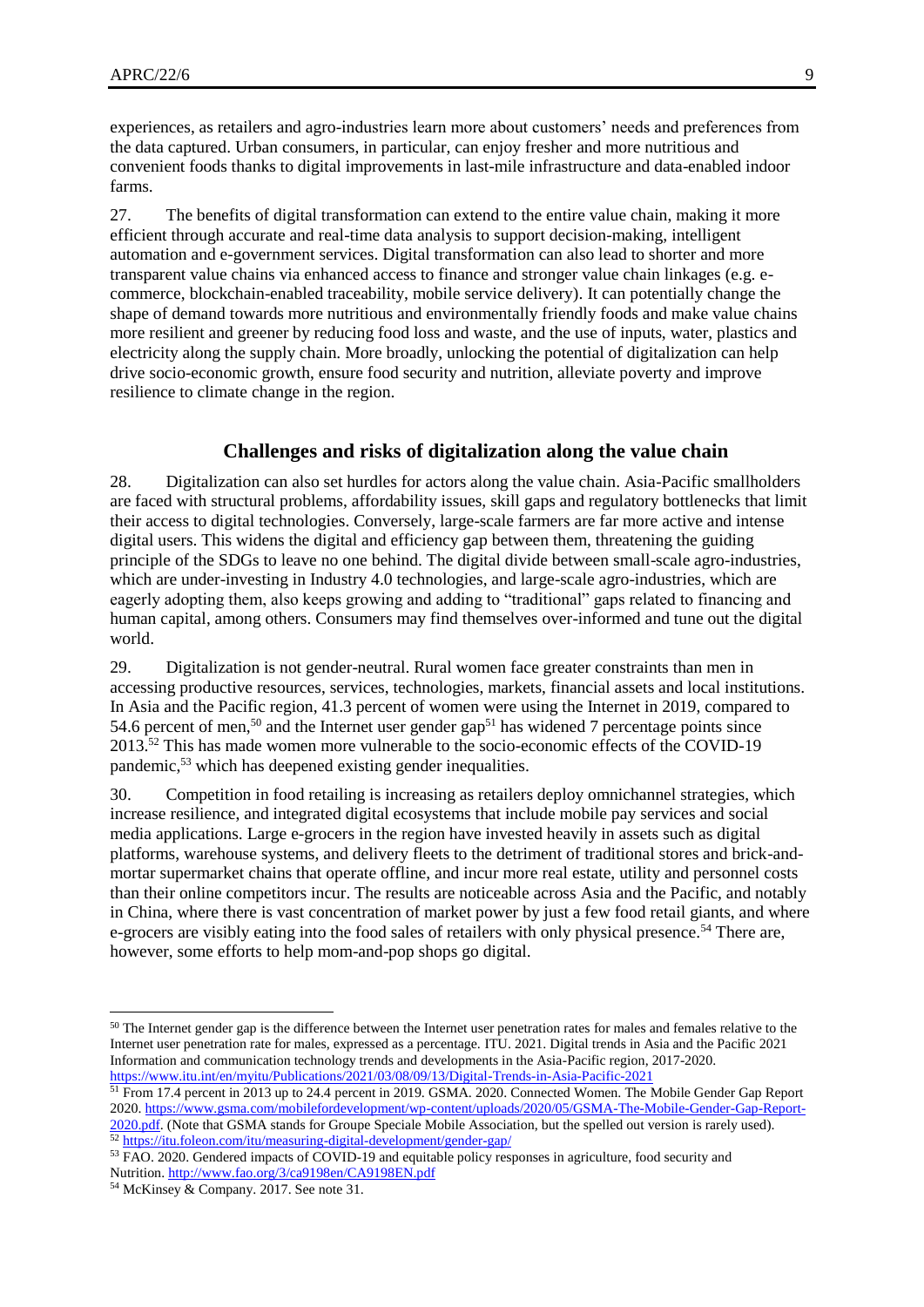31. Similarly, digital technologies could potentially increase the concentration of market power in the hands of corporates providing advisory, market and financial services to farmers to the detriment of agritech start-ups. This may lead to a widening digital divide and the risk of agritech startups being crowded out, as digital farming attracts big-tech, big-agri or fintech players from outside the region, but also from within the region.

32. Consumers are increasingly struggling to control the personal data they share with organizations and how these data are used, given that the digitalization of agrifood value chains increasingly depends on monopolistic or oligopolistic markets for big-data platforms. They are affected as well by the increased concentration of market power in the hands of a few digital marketplaces and service providers.

33. Beyond the issues of exclusion and over-concentration of market power, there are other digitalization-related challenges that affect the entire value chain. For example, there are concerns surrounding who holds control and ownership of data within agrifood systems, and how these data (on and about farms and consumers) acquired via digital technologies can be stored, accessed and used safely. Moreover, automation and digital technologies can result in potential job losses, displacing many current jobs along the value chain or necessitating new skills, and in poor quality jobs in grocery and meal delivery, the so-called gig economy.<sup>55</sup> Finally, digitalization can have negative impacts on the environment associated with the carbon footprint of digital technologies,<sup>56</sup> and the surge of online grocery and meal delivery services and the subsequent increase in carbon emissions and waste related to packaging materials.

#### **Solutions to scale up inclusive and sustainable digitalization**

34. Member Nations need to put in place policy and regulatory solutions, and investment programmes to scale up digitalization in agricultural value chains. This will require addressing supplyside factors such as low rural network coverage and availability of digital applications and cybersecurity solutions; and demand-side factors, including the need for better skills and knowledge, trust, affordability, and the absence of complementary investments such as value chain storage and cold facilities, collection centres and laboratories. Therefore, governments in the region need to invest in digital skills training and critical infrastructure, such as Internet and transport connectivity, and critical value chain infrastructure.

35. Scaling up digitalization is not enough. This process must be inclusive and sustainable, while tackling related challenges and taking into account benefit-risk trade-offs. For example, some digital innovations may increase food security but damage the environment, such as e-grocery. Others may only benefit stockholders but be harmful to consumers and farmers.

36. Making digitalization in agricultural value chains more inclusive requires addressing existing market failures by enforcing competition laws to keep entry barriers at a reasonable level, and rolling out trading schemes, incentive systems, and traditional measures to strengthen the capacity of farmers and entrepreneurs<sup>57</sup> as well as digitalization-specific measures.

37. The first step is to improve Internet connectivity in rural areas by expanding digital infrastructure, often through public-private partnerships. The second is to build the digital capabilities of small-scale farmers and entrepreneurs, women, youth, and other vulnerable groups. Setting up "digital villages" accomplishes both things, as acknowledged by FAO's 1 000 Digital Villages

 $\overline{a}$ <sup>55</sup> United Nations Industrial Development Organization (UNIDO). 2017. *Accelerating clean energy through Industry 4.0 Manufacturing the next revolution.* Vienna; Kalleberg, A. & Dunn, M. 2017. *Good Jobs, Bad Jobs in the Gig Economy.* <sup>56</sup> The share of digital technologies in global carbon emissions increased from 2.5 to 3.7 percent between 2013 and 2018, and every digital device potentially contributes to digital pollution and the demand for increasingly scarce raw materials (e.g. lithium, heavy rare earths) for its original production. https://en.reset.org/knowledge/our-digital-carbon-footprint-whats-theenvironmental-impact-online-world-12302019; UNIDO. 2017. See note 58.

<sup>&</sup>lt;sup>57</sup> Traditional measures include improved access to finance and to public procurement contracts, and support to aggregate supply, add value and ensure food quality safety compliance.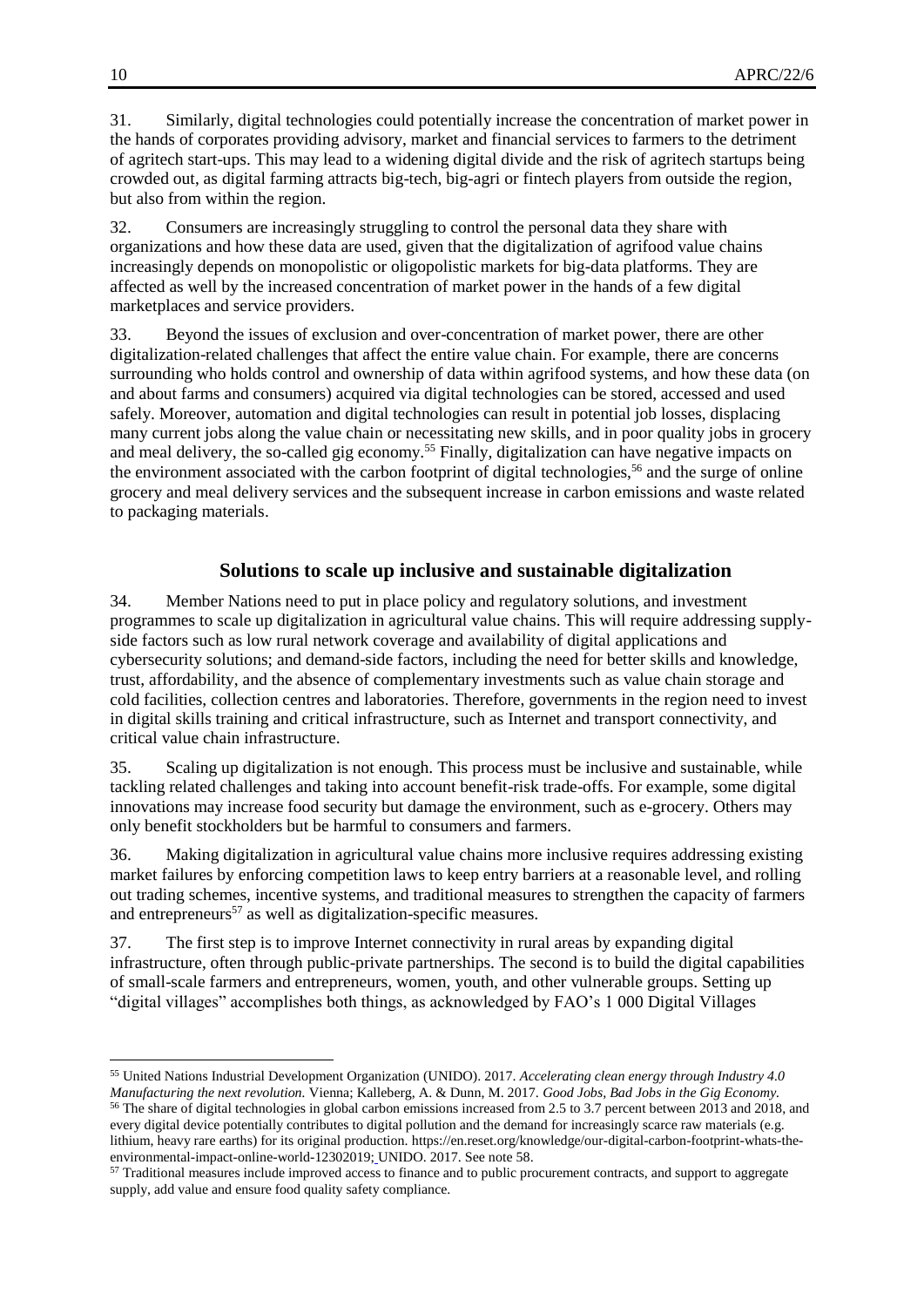Initiative.<sup>58</sup> Other measures include: (i) providing public extension services that combine physical and digital modalities to disseminate knowledge about new technologies and demonstrate their business case and build the digital skills of farmers and entrepreneurs; <sup>59</sup> (ii) exposing farmers and SMEs to digital technologies and business models through exchange visits, digital exchange and learning platforms; (iii) supporting the development of mobile apps, social media and network solutions targeting farmers; (iv) providing e-government services such as online subsidy applications and digital seed and fertilizer catalogues; and (v) funding public research programmes to help reduce barriers to widespread adoption of digital technologies by small-scale farmers and entrepreneurs.

38. Increasing the space for private sector activity and using public investments to leverage private investment can also help to improve digital services, infrastructure and skills in rural areas.<sup>60</sup> This approach includes fostering public-private and corporate-startup collaboration, as well as with academia, to overcome the existing challenges to technology adoption at scale by smallholder producers and entrepreneurs in the region, including mainstreaming the delivery of tailored digital advisory, e-commerce and fintech services.

39. Asia-Pacific governments can adopt a range of measures to help farmers and SMEs operate ecommerce businesses, starting with improving Internet connectivity and digital capability, and investing in storage, cold chain and transportation. Other measures include: (i) providing financial and credit support to meet e-commerce requirements; (ii) developing public e-commerce platforms targeting these actors; and (iii) improving market regulations to generate an enabling environment for e-commerce and to build the trust of consumers in purchasing agrifood products online, including efforts to tighten regulations and develop dispute settlement mechanisms.<sup>61</sup> Some governments are partnering with companies that source directly from local smallholder farmers via e-commerce platforms.<sup>62</sup>

40. Availed with digital technologies, financial institutions can enter rural markets without establishing a costly physical presence, thus bringing financial inclusion to rural populations. This shift to fintech solutions can be further encouraged by: (i) incentivizing the expansion of digital payments infrastructure and agent banking models; (ii) advocating for digital and financial literacy programmes; (iii) lifting the limits imposed on digital transactions and reducing the associated transaction fees; (iv) passing regulations to foster the use of mobile technology for financial services and to protect consumers;<sup>63</sup> and (v) addressing the different standards and licensing requirements by each country.<sup>64</sup>

41. Entrepreneurship programmes can help farmers and start-ups become competitive with largescale businesses. Particularly promising is the new generation of business incubators and accelerators, characterized by being increasingly virtual, private-driven and focused on agritech start-ups and, in some cases, on entrepreneurs from vulnerable groups, as well as women and youth.

42. There are ongoing efforts in the region to promote better employment opportunities by providing training on digital technologies and addressing challenges related to gig-economy jobs, via benefits, income-security measures, for these jobs to be acceptable. Another way to promote better employment is to eradicate unfair practices in hiring agricultural and food workers by using smart employment contracts powered by blockchain technology.<sup>65</sup>

<sup>&</sup>lt;sup>58</sup> This term refers to an internet-connected village where residents can receive various e-services from the government or private players[, http://www.fao.org/director-general/news/news-article/en/c/1320506/](http://www.fao.org/director-general/news/news-article/en/c/1320506/)

<sup>&</sup>lt;sup>59</sup> Asian Development Bank (ADB) & the International Food Policy Research Institute (IFPRI). 2019. Information and Communication Technology for Agriculture in the People's Republic of China. Manila.

<sup>60</sup> FAO. 2020. *The State of the Agricultural Commodity Markets 2020. Agricultural Markets and Sustainable Development: Global Value Chains, Smallholder Farmers and Digital Innovations.* Rome, FAO. <http://www.fao.org/3/cb0665en/CB0665EN.pdf>

 $61$  Key regulations regard food safety, transparency and safety of digital transactions, ADB & IFPRI. 2019. See note 62. <sup>62</sup> FAO. 2020. See note 63.

 $63$  For example, by clarifying what constitutes reasonable interest rates and removing predatory and hidden fees.

<sup>64</sup> ADB & Oliver Wyman. 2017. *Accelerating Financial Inclusion in South-East Asia with Digital Finance*.

<sup>65</sup> FAO. 2020. See note 63.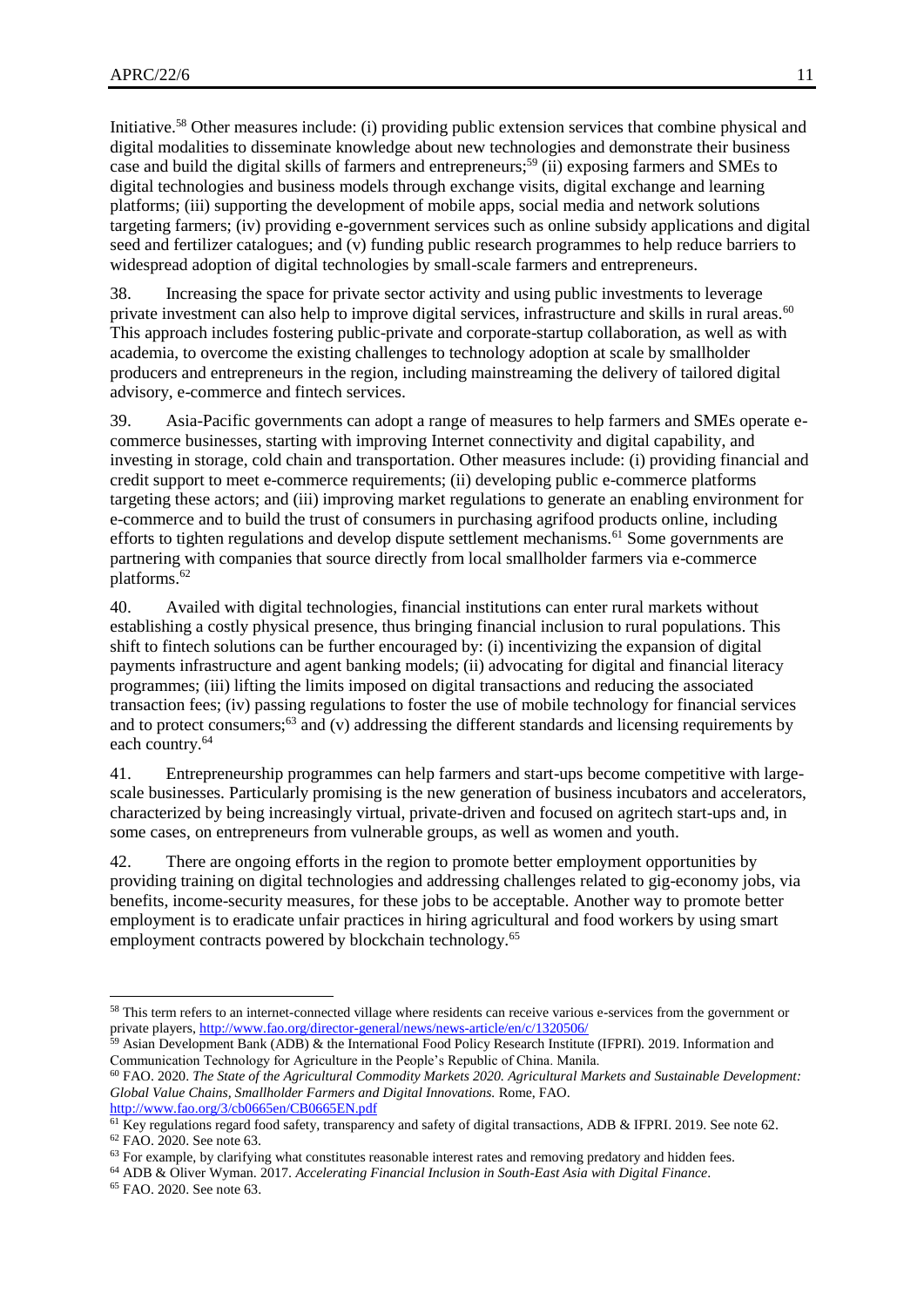43. Policymakers need to strike a balance between protecting the privacy and confidentiality of data, and the economic interests of farmers and consumers, while making it possible for businesses to leverage the potential of the data.<sup>66</sup> The region needs to improve regulations for the independent generation, storage, use, dissemination, property rights and confidentiality of big data, as unclear and unequal data governance arrangements may weaken the willingness of smallholder farmers, SMEs and consumers to adopt digital solutions. To this end, Asia-Pacific governments need to: (i) assess how existing regulatory arrangements affect food and agriculture value chains; (ii) determine whether there are persistent gaps in existing data governance arrangements and ensure that broader data policies are applied in a more tailored way to meet the specific needs of these chains; (iii) improve communication around policy and regulatory frameworks for data governance to build confidence in the use of digital solutions, especially among farmers and consumers;<sup>67</sup> and (iv) promote open data, as well as data standards and data governance frameworks.<sup>68</sup> Inclusive digitalization in agricultural value chains may benefit from strategic collaborations with large- scale initiatives such as the United Nations' Digital Public Goods initiative<sup>69</sup> and FAO's Hand-in-Hand geospatial platform<sup>70</sup> for cost-savings and aligning SDGs. These external big data sources, known as blockchain oracles, $71$  increase the quality of the data within the value chains and facilitate digital innovations at policy and operational levels. The quality of the data also increases significantly with the adoption of data standards, data governance frameworks and data regulatory frameworks, which also ensure data protection (data privacy and data confidentiality) from a user perspective.

44. Finally, governments in the region need to implement policies to internalize the hidden costs of digitalization-related environmental externalities and to foster digital innovations that make value chains greener and more resilient to climate change. Key measures include the promotion of digital technologies that track food loss and waste throughout the value chains, allowing for specific reduction measures to be devised, as well as digitally-enabled innovations to restore agro-ecosystems by reducing land and water degradation, and carbon emissions.

#### **Recommendations**

45. Policymakers in Asia and the Pacific region need to accelerate inclusive digitalization along agricultural value chains in the face of growing populations, urbanization, climate change, resource scarcity and the COVID-19 pandemic. This implies harnessing the power of digital technologies along value chains to pilot, accelerate and scale up innovative ideas through the following recommended actions:

- a. expanding connectivity and building the digital skills of small-scale farmers, entrepreneurs, agricultural value chain workers and consumers to use digital tools;
- b. supporting the development of digital business models that provide services to the bottom of the pyramid at scale, through public-private partnerships or direct support to start-ups;
- c. fostering greater collaboration between corporates, investors, accelerators, universities and start-ups in order to build a more robust environment for digital solutions in agricultural value chains;
- d. overcoming regulatory issues related to data governance, cybersecurity and worker rights, and enforcing food safety in e-commerce;
- e. ensuring that digital technologies do not drive exclusion in agricultural value chains or exacerbate climate change, biodiversity loss or diet-related ill health; and

<sup>66</sup> World Bank. 2020 (see note 51); Jouanjean, M., Casalini, F., Wiseman, L. & Gray, E. 2020. Issues around data governance in the digital transformation of agriculture: The farmers' perspective, *OECD Food, Agriculture and Fisheries Papers*, 146, Paris.

<sup>67</sup> Jouanjean *et al.* 2020. See note 70.

<sup>68</sup> GS1 is an example of an industry data standard (https://www.gs1.org/). The EU General Data Protection Regulation is an example of a data regulatory framework (https://gdpr-info.eu/). DMBOK2 is an example of a data governance framework [\(https://damadach.org/dmbok2-dama-dmbok-version-2/\)](https://damadach.org/dmbok2-dama-dmbok-version-2/).

<sup>69</sup> <https://digitalpublicgoods.net/>

<sup>70</sup> <http://www.fao.org/hih-geospatial-platform/en/>

<sup>71</sup> <https://ieeexplore.ieee.org/abstract/document/9086815>